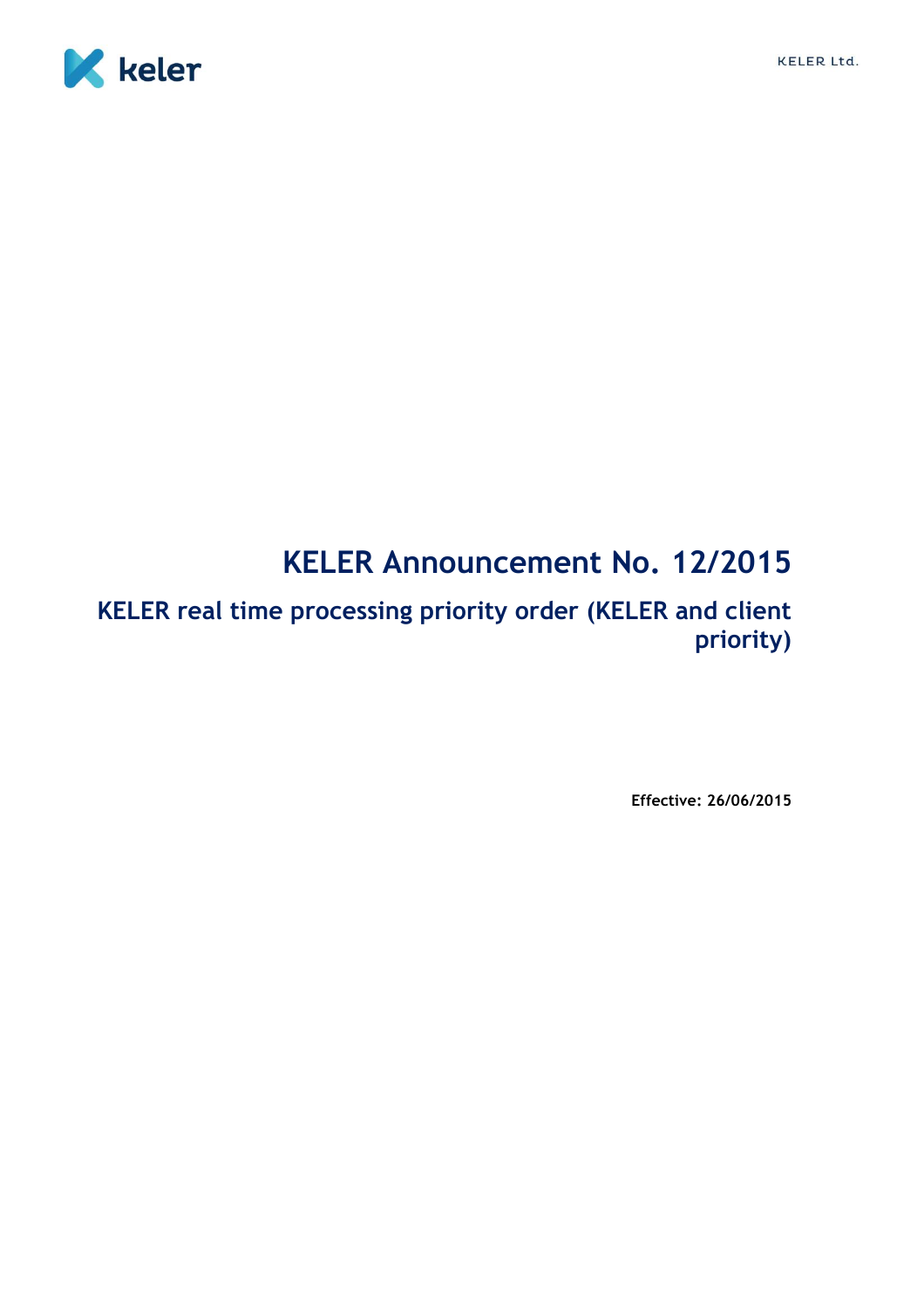

## **Real time transaction processing**

Complex priority and queue management is used to implement real time processing in the systems of KELER. The order of executing certain (debit) orders processed with real time gross settlement is determined in line with the following priority order:

- 1. KELER priority: the value that determines the processing order of certain transaction types, upon receiving the transaction for settlement KELER Ltd. is entitled to allocate this priority to transactions, in line with the priority values determined by transaction types in advance.
- 2. Client priority: within the group of transactions with identical KELER priority, at transaction level the Client has the right to determine the order of execution of transactions, based on the applicable set of values. Upon submitting the transaction the Client determines the client priority value as part of the transaction.
- *3. Order of receipt*: orders with identical KELER priority and identical Client priority are settled in line with the order of receipt.

## **KELER priority values**

For the below lines that are considered in queue management the KELER priority values that determine the order of processing of certain transaction types are as follows:

- Securities accounts processing queue (by ISIN)
- HUF cash accounts processing queue
- Foreign currency cash accounts processing queue

### **Transaction types Securities transactions KELER priority** VIBER Limit and bank card securities blocking  $\sim 00$ Collateral management securities blocking 00 FISZER 00 Multinet settlement, Securities 01 Primary transactions 01 Default **Default** 202 Fix price transactions 03 Auction transactions 04 REPO 64 FoP transfer requested by KELER 05 DVP (OTC, WARP) 05 Demat transfer / Top up / Cancellation 06 DVD 06 FoP transfer 08 Securities blocking (for blocking purposes not stated above) 09 Realignment 13

#### **KELER priority values for securities transactions**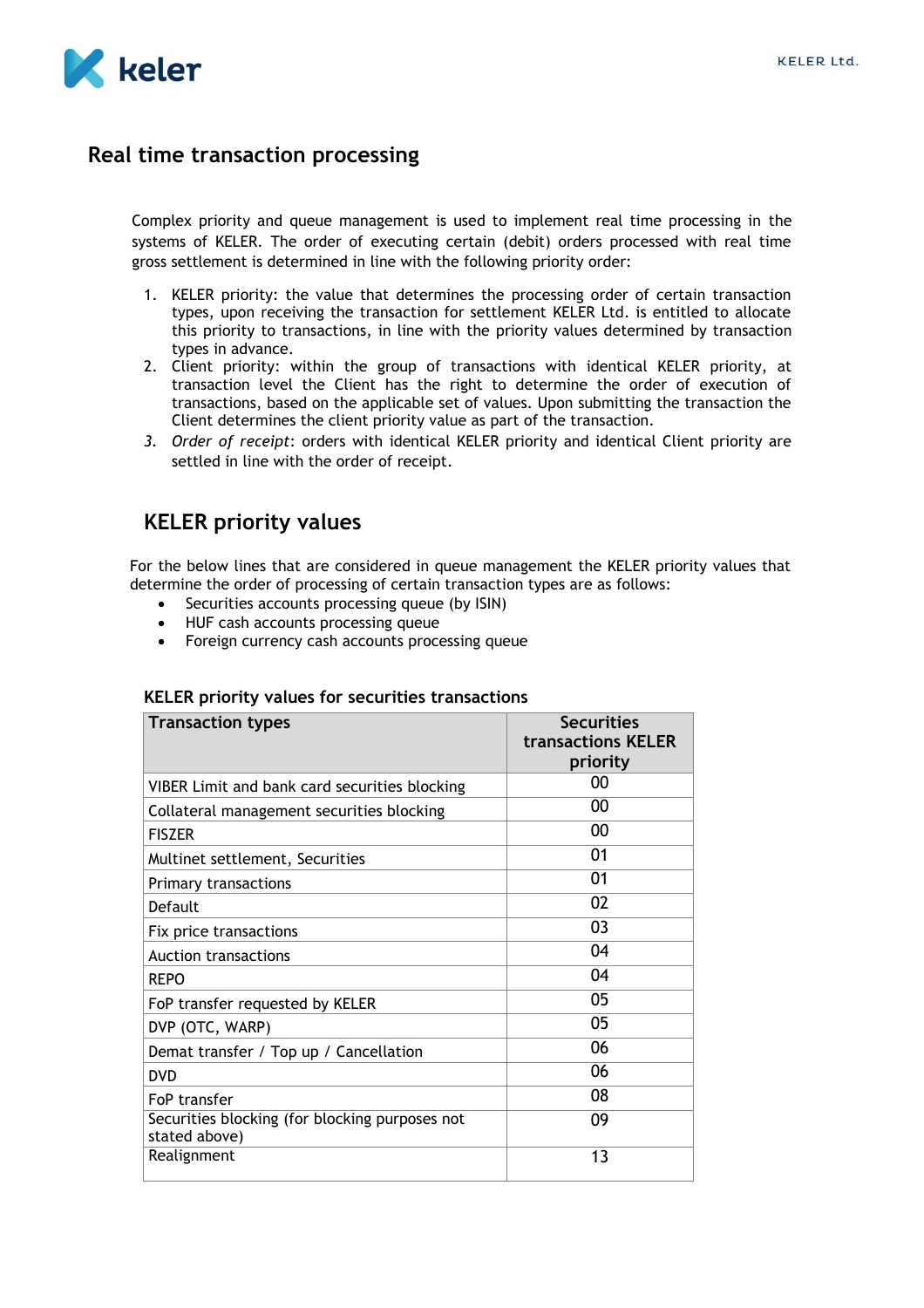

| <b>Transaction types</b>                                     | <b>HUF cash account</b><br>transactions KELER<br>priority values |
|--------------------------------------------------------------|------------------------------------------------------------------|
| Collateral withdrawal - cash, internal                       | 14                                                               |
| Forced FX                                                    | 15                                                               |
| Default fund use                                             | 20                                                               |
| Default fund payback, own part                               | 25                                                               |
| Multinet settlement, Cash                                    | 26                                                               |
| Multinet default, cash                                       | 27                                                               |
| Surcharge, late interest, credit interest                    | 28                                                               |
| Default fund transactions                                    | 29                                                               |
| Securities lending collateral withdrawal - Cash,<br>internal | 30                                                               |
| Securities lending collateral withdrawal - Cash,<br>external | 31                                                               |
| Internal payment                                             | 37                                                               |
| <b>VIBER</b> payment                                         | 38                                                               |
| IG2 debit                                                    | 38                                                               |

## **HUF cash account transactions KELER priority values**

## **Foreign currency account transactions KELER priority values**

|                                           | Foreign currency<br>account transactions |
|-------------------------------------------|------------------------------------------|
| <b>Transaction types</b>                  | <b>KELER priority values</b>             |
| FOREIGN CURRENCY VARIATION MARGIN         |                                          |
| <b>CLEARING</b>                           |                                          |
| MULTINET, ENERGY MARKET CLEARING          |                                          |
| A/P FOREIGN CURRENCY DEBIT                | ٦                                        |
| <b>FOREIGN CURRENCY PAYMENT</b>           | 5                                        |
| <b>CLIENT FOREIGN CURRENCY FX FCY/HUF</b> | 5                                        |
| FCY BLOCKING/UNBLOCKING                   | 5                                        |
| FCY BLOCKING WITHDRAWAL                   | 5                                        |
| FCY FCY CONVERSION                        | 5                                        |
| <b>FCY INTERNAL</b>                       | 6                                        |